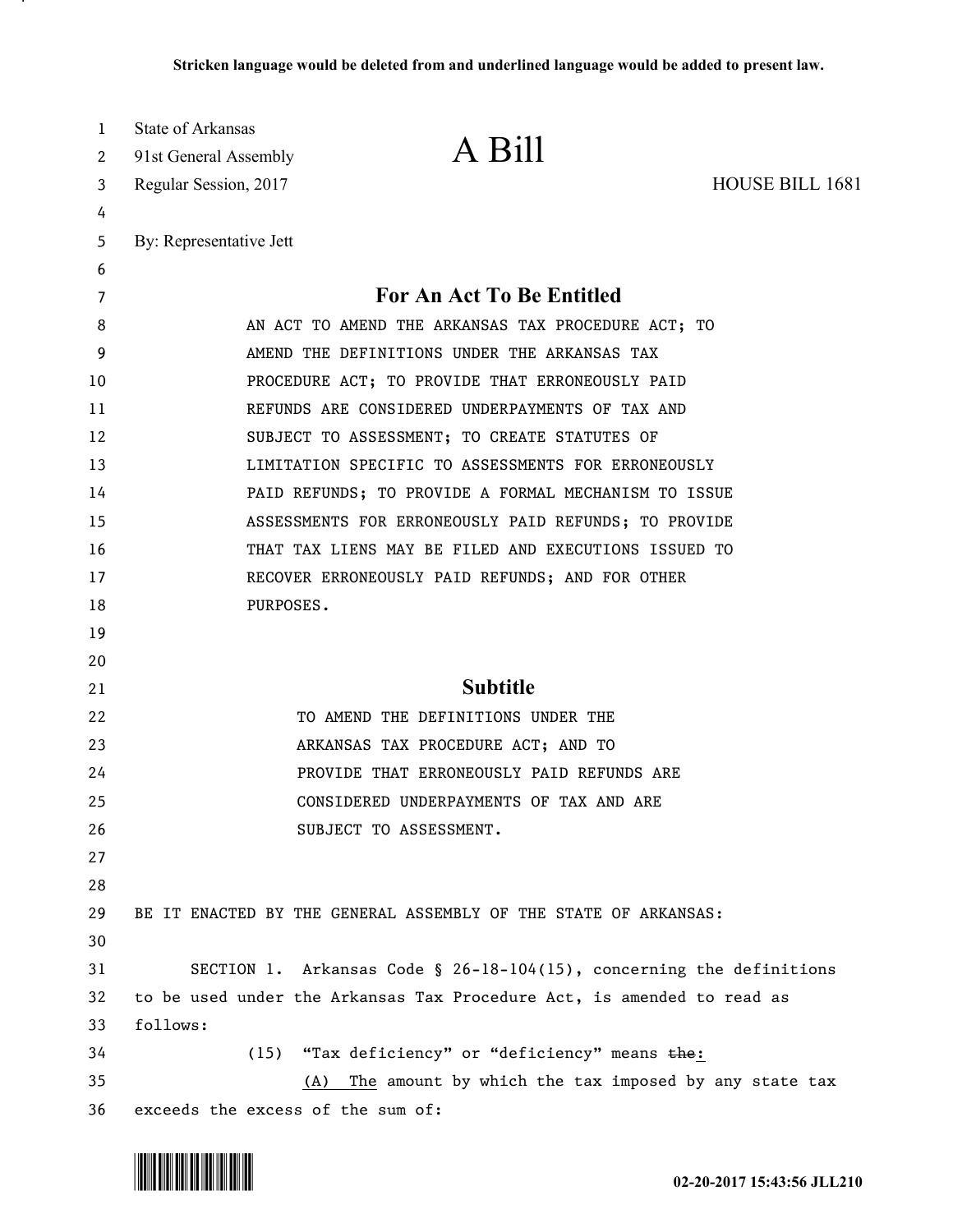1 (A) (i) The amount shown as the tax by the taxpayer on his or her return if a return was made by the taxpayer; plus 3 (B) (ii) The amounts previously assessed or collected without assessment as a deficiency; and (B) An erroneously paid refund; SECTION 2. Arkansas Code § 26-18-104, concerning the definitions to be used under the Arkansas Tax Procedure Act, is amended to add an additional subdivision to read as follows: (19) "Erroneously paid refund" means a refund of tax received by a taxpayer that was not entitled to receive the refund. SECTION 3. Arkansas Code § 26-18-306, concerning the time limitations for assessments, collection, refunds, and prosecution under the Arkansas Tax Procedure Act, is amended to add an additional subsection to read as follows: (n)(1) Except as provided in subdivision (n)(2) of this section, an assessment to recover an erroneously paid refund shall not be made after the expiration of three (3) years from the date of the refund warrant. (2) However, an assessment may be made at any time to recover an erroneously paid refund that was paid as a result of fraud or misrepresentation by the taxpayer. SECTION 4. Arkansas Code § 26-18-403, concerning proposed assessments under the Arkansas Tax Procedure Act, is amended to add an additional subsection to read as follows: (c)(1) An erroneously paid refund is a tax deficiency and is subject to assessment under this section. (2)(A) When an erroneously paid refund is issued to a taxpayer, the director shall issue a notice of proposed assessment for the amount of the erroneously paid refund, plus interest and any penalty authorized under this chapter. (B) The notice of proposed assessment to recover an erroneously paid refund shall explain the basis for the proposed assessment and shall inform the taxpayer that a final assessment under § 26-18-401 shall be made if the taxpayer fails to protest the assessment under § 26-18-404. (3) Sections 26-18-404, 26-18-405, 26-18-406, and 26-18-701

HB1681

02-20-2017 15:43:56 JLL210